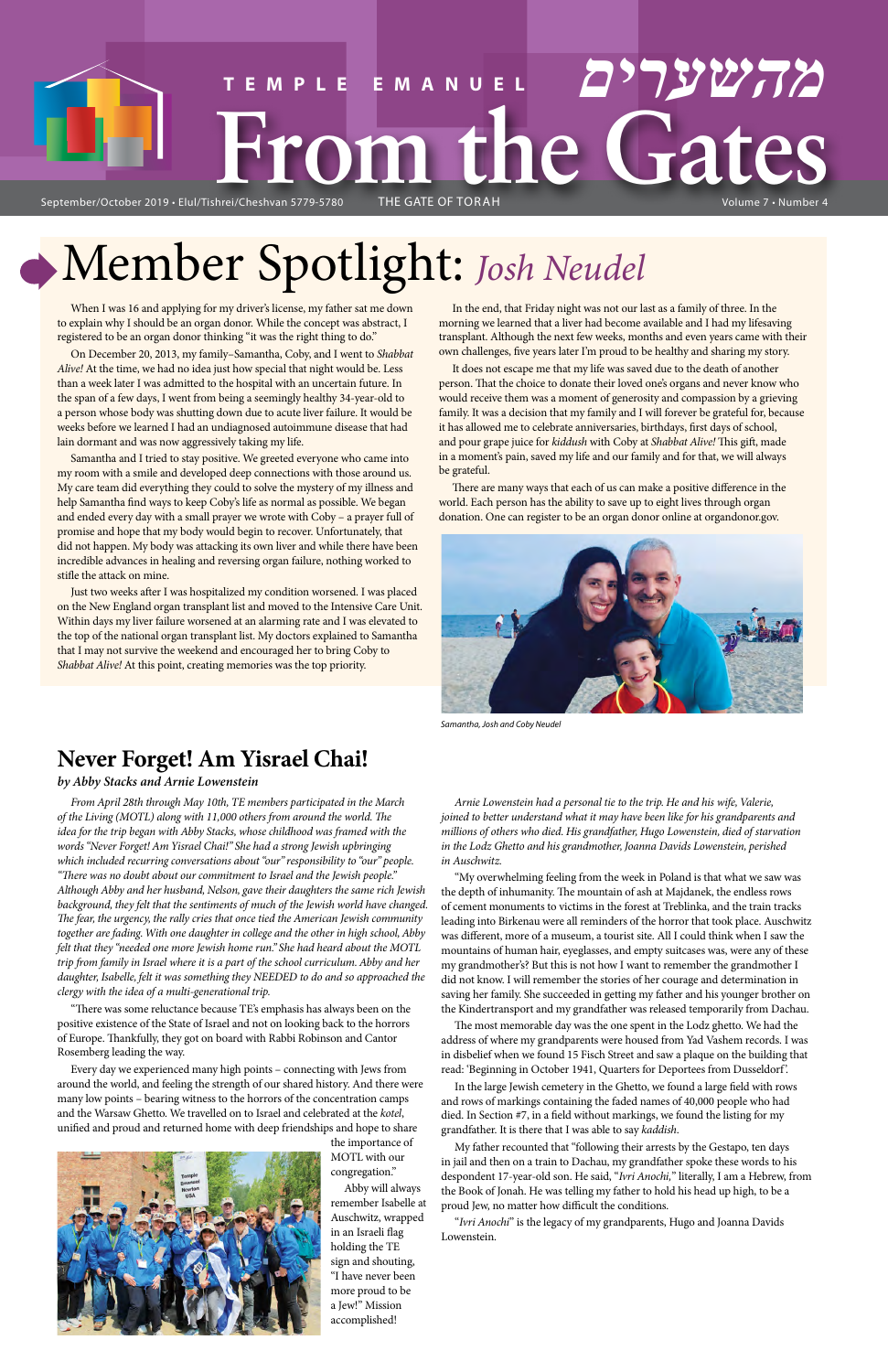# **From the Gates**

Affiliated with the UNITED SYNAGOGUE OF CONSERVATIVE JUDAISM and SYNAGOGUE COUNCIL OF MASSACHUSETTS

#### **Contact Information**

| Temple Office…………………………………………………………………………… 617–558–8100 |  |
|---------------------------------------------------------|--|
|                                                         |  |
|                                                         |  |
|                                                         |  |
|                                                         |  |

#### www.templeemanuel.com

For the full September/October calendar, go to: CALENDAR.TEMPLEEMANUEL.COM

# **Community Prayer:**

September (Elul/Tishrei) October (Tishrei/Cheshvan)

## $5779/5780 - 2019$

#### **DAILY SERVICES**

Sundays at 8:00 am & 7:30 pm Monday through Thursday at 7:00 am & 7:30 pm

#### **SHABBAT SERVICES**

Fridays at 7:00 am & 6:30 pm Saturdays at 6:45 am & 9:30 am Childcare at 10:00 am Erev Rosh Hashanah (September 29th) Rosh Hashanah I & II (September 30th & October 1st) Kol Nidre (October 8th)/Yom Kippur (October 9th) Erev Sukkot (October 13th) Sukkot I & II (October 14th & 15th) Shemini Atzeret (October 21st) Simchat Torah (October 22nd)

**Saturday, October 12** 

Parshat Ha'azinu

Bat Mitzvah: Addison Oken,

daughter of Shara and

**Russell Oken** 

Mincha Bat Mitzvah: Shira Finkel,

daughter of Sherene Michlin

and Robert Finkel

**Saturday, October 19** 

**Musical Shabbat** 

Chol Ha'Moed

Bar Mitzvah: Levi Harrison, son of

Leemore Dafny and

Nathaniel Harrison

Saturday, October 26

Parshat Bereshit

Bat Mitzvah: Mira Fein, daughter

of Gershona and Ron Fein

**MINCHA TIMES** 

#### **Saturday, September 7 Parshat Shoftim**

**Saturday, September 14** Parshat Ki Tetze Bar Mitzvah: Ilan Kliman, son of Natania Remba Bar Mitzvah: Samuel Stayn, son of Rachel Rosen and Joshua Stayn

**Saturday, September 21** Musical Shabbat/Selichot Parshat Ki Tavo Bar Mitzvah: Jake Mittleman, son of Pamela and Jeffrey Mittleman

**Saturday, September 28** Parshat Nitzavim

**Saturday, October 5** 

Shabbat Shuvah Parshat Veyelech

#### **CANDLE LIGHTING TIMES**

 $\frac{9}{9}$ 

9,

 $\frac{9}{1}$ 

 $\mathbf{1}$ 

 $\frac{1}{1}$ 

# **SAVE THE DATE SISTERHOOD TEMPLE EMANUEL**

Wednesday, September 18 at 7:00 pm A NIGHT IN JERUSALEM

# **MOST: Experiences and Excitement**

#### by Bonnie Greenberg, Lisa Litant, Jane Lenson and Ellen Hochman

Again this summer, TE members had the opportunity to take advantage of the MOST program. Gary Orren and his family established the program so others could have the transformative experience of learning in a Jewish program of their choice. MOST is named in memory of Gary's wife, Merle, who embraced Jewish learning over the last fifteen years of her life.

Bonnie Greenberg and Lisa Litant used the opportunity to attend the Hartman Institute over the summer:

"Studying along with thirty TE participants gave me the chance to deepen our friendships as we shared tiyulim and experiences. The source booklets gave additional insight to the lectures and the video links will afford me many hours of continued study at home. I am inspired to continue learning just 'for the sake of learning' and have already signed up for Me'ah courses! I now understand why some people go to Hartman annually!"

"Attendees gathered to discuss the challenges of contemporary Israeli/Jewish nationalism. What does it mean to be a majority instead of a minority? Will we ever be accepted by other nations or forever be the outsider? The insights I gained made me realize how important it is for me to continue learning."

Jane Lenson attended the National Havurah Institute.

"Sessions were spiritual through writing, yoga and prayer; lots of music, and learning through workshops and week-long courses. One session entitled "Looking at India through Jewish Eyes" covered the history of Jews in three cities and their contributions to the society around them. I now want to go to India! Just amazing!"

Ellen Hochman found a three-week language immersion program at Middlebury College in Vermont.

"The Hebrew Ulpan was immersive; we spoke only Hebrew during 5 hours of class each day, at meals, and during activities like yoga and singing. And there was homework! The faculty, mostly Israeli, was outstanding. Everyone was enthusiastic, warm, fun and shared a love of Hebrew and Israel. Middlebury was transformative beyond just learning Hebrew."

And all participants expressed their gratitude to the MOST foundation for these most memorable experiences.

For more information contact Shira Starobinski at sstarobinski@templeemanuel.com.

# **Keep Doing Something!**

#### by Ruth Tepper

Rabbi Gardenswartz has cautioned us against fear and despair in the face of senseless violence. Instead, he has invited us to make the world around us a bit better close to home. In the past, our congregation has generously welcomed and helped a Syrian family and a woman from Uganda begin new lives in America. Many congregants have volunteered with the Newton Sanctuary and Solidarity Collaborative, providing support and assistance for undocumented and vulnerable immigrants. Because many of us want to do more but perhaps cannot commit to ongoing opportunities, our rabbis have launched TEkun in conjunction with the Social Action Committee.

TEkun is designed to provide members with many different choices for hands-on, direct service opportunities every month because the committee recognizes that we want to be a community of service. Rabbi Berger explains, "I work with a team to come up with various volunteer paths which have included serving dinner at the church, picking up trash, working against anti-Semitism, supporting refugees, and working with the Newton Food Pantry, JF&CS and Walk for Hunger." There is something for everyone, young and old.

For a hands-on opportunity Rabbi Berger and congregants have been volunteering at the Brighton Allston Congregational Church in Brighton. Originally ministering to Irish immigrants, it now serves Asian, Latin(x), and Russian families. For 40 years, since homelessness began to rise in Boston, the church has offered a weekly Wednesday evening Community Supper. The philosophy is to serve love as much as a nutritious and delicious meal. The church's food pantry distributes items twice a month and feeds an average of 400 families each month.

On a warm Wednesday evening, Marcia Leifer and friends decided to "do good" before going out for dinner. "It was more fulfilling than I could have imagined! The church's history and the pastor's efforts to help the community were most impressive."

Leslie and Adrian Gonzalez have done everything from stocking shelves to serving dinner with their four children. "It is important for me to instill in my children the value of doing *mitzvot*. They know that it is easier and also important to write a check but being there and DOING has a greater impact. We will definitely be back on Wednesday nights!"

Join us to kick off the new Sisterhood season with a celebration of fun, friends, Israeli food and festive libations. Details to follow.

## 85th ANNUAL DONOR EVENT Sunday, November 3, 2019 9:30 am-12:00 pm

**GOOD THINGS HAPPEN TOGETHER** 

We will welcome our keynote speaker, Lisa Tanzer, President, The Good Life Company. Look for your invitation in September!

# **TE READS "IF A TREE FALLS"**

Sunday, November 17th at 7:45 pm

Join Jennifer Rosner, the author, who will discuss her story of being the parent of two deaf children and trying to learn about her ancestors from Eastern Europe who were also deaf. Co-sponsored by TE Inclusion Committee and the TE Lifson Library

Jim Cohen and Amy Silberstein, like many of us, feel it is important to help locally and volunteer in new places. "We are always looking for new long and short term commitments and happy to help out." Putting together food baskets, setting the tables, serving supper, talking to the guests and cleaning up are some of the tasks TE volunteers

take on.

There will be many more options in addition to the church to do your part. If you have a suggestion, please let Rabbi Berger know. Watch for the monthly TEkun email and RSVP through the message or Facebook. Meanwhile, mark your calendar for a Wednesday evening just around the corner from TE. No RSVP necessary. Go out and do some good!



TE volunteers at BACC in Brighton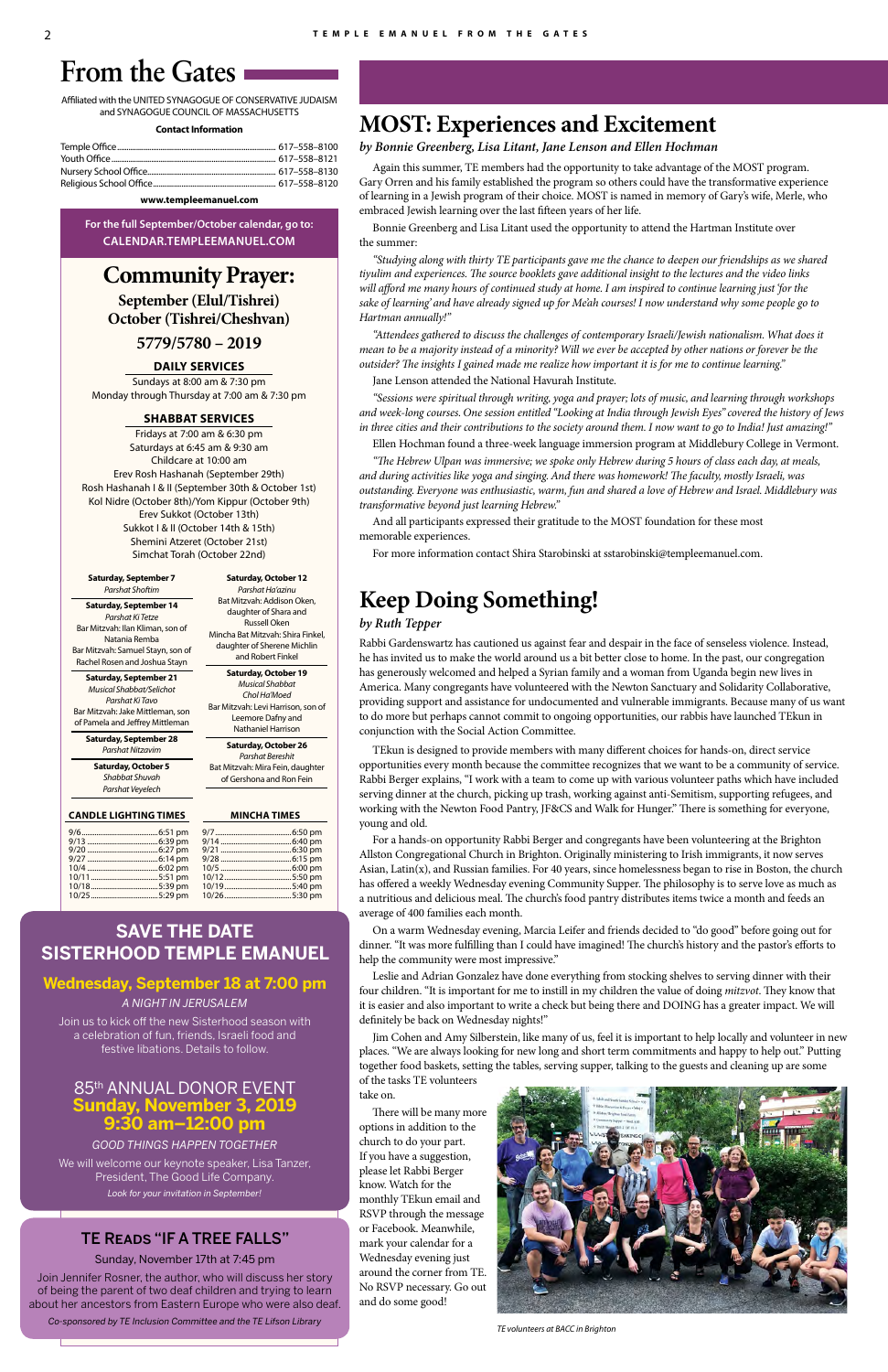# Members' Milestones and Donations

#### **MEMBERS' MILESTONES BIRTHS**

**Bill Greenberg and Elissa** Fenster announce the birth of their granddaughter Rayna Beatrice Greenberg

Ellen Zarrow-Nissenbaum and Alan Nissenbaum announce the birth of their grandson, Daniel Avi Nissenbaum

#### **ENGAGEMENT** Deborah and Richard Slater

announce the engagement of their son, Gabriel, to Lauren Britsch **SPECIAL** 

## **ANNIVERSARIES**

**60 YEARS** Golda and Arnold Kagan Myrna and Arnold Offen Renee and Jack Rubin Carol and Steven Tannenbaum

#### **55 YEARS** Ruth and Joe Goldman Elaine and Robert Hurst

Rita and Herbert Gann **50 YEARS** Joan and Jerry Weinstein

#### Judy and Allan Szathmary **40 YEARS**

Carol Singer and Dan Bricklin Jessica Solodar and David Rozenson

#### **35 YEARS**

Amy and Ben Bloomstone Leslie and Andrew Greenberg Michele and Howard Greene

#### **30 YEARS** Mimi and Ron Golub

Angela and David Weiss Carolyn and Mark Friedman

#### **25 YEARS**

Jane and Howard Breslau Lisa and David Cohen Tracy Fischer and Cary Geller Bonnie and Michael Hersh Robin and Peter Shaevel

#### **20 YEARS**

Shari Becker and John Gauch Sarah and Will Richmond

#### **15 YEARS**

Nicole and Mark Feldman

#### **5 YEARS**

Miriam and Jon Evans Taryn and Mathew Paisner

#### **DONATIONS**

*Temple Emanuel gratefully acknowledges the generous donations to our synagogue funds. To learn more about the variety of funds and ways of supporting the synagogue's ongoing efforts, please call the office @ (617) 558-8100.*

**Aaron Bell Student Cantorial Arts Fund Deborah Benik and Ed Shapiro** in memory of Harriet Bell

**Susan and Bruce Gold** in memory of Nathan Dondis and in honor of the bat mitzvah of Zoe Kopcow; **Ruth and Jon Tepper** in memory of Selma **Durschlag** 

Aaron; **Richard Chaffin** in memory of Charlotte Chaffin; **Brenda Kraus** in memory of Betty Pomrantz; **Julie Plaut Mahoney and Tim Mahoney** in memory of Kirk Bankhead; **Myrna Offen** in memory of Barney

Mould; **Norman Spack** in memory of Phyllis Spack; **Leslie Bornstein Stacks** in memory of Dorothy Saltman and Robert Z. Bornstein; **Joan Sturman** in honor of the special birthday of Sumner Sturman and in memory of Rose Borowsky; **Sumner Sturman** in memory of Evelyn Sturman; **Joan and Sumner Sturman** in memory of Carole Ravreby Warkel; **Beverly Weinfeld** in memory of Anne and Sidney Bunin

#### **Saul B. & Naomi R. Cohen Chamber Music Fund Naomi R. Cohen** in

#### **Prayer Book Fun Debbie Benik and Edward Shapiro** in memory of Evelyn Detz

memory of Elizabeth Stone **David Shapiro Israel** 

## **Scholarship Fund Dino and Joan Beer** in honor of the special birthdays of Susan Permut

and Willie Goldwasser **Drucker Book Fund Daniel Landesman** in memory of Norman Landesman; **Marjorie Drucker** in memory of Dorothy Adelman

> **Diane and David Feinzig Education Fund Diane Feinzig** in memory of Benjamin Labell and

in honor of the special anniversary of Gail and Bill Levine

**Ninth Grade Israel Trip Ruth and Alan Ades** in memory of Mozelle **Berkowitz** 

#### **Levenson Music Fund**

**Judith Simen** in memory of Miriam Simen

**Fay and Raymond Miller Memorial Fund Joan Lainer** in memory of Fay and Raymond Miller

**Linowes Alinsky Fund for Leadership Marlene and Errol Yudelman** in memory of Michael Speyer

#### **Merle Orren Scholars Transformation (MOST) Program Susan and Dr. Ronald Kahn** in memory of Reva W. Kahn and Sol Becker

#### **Paul and Miriam Gilman Religious School Scholarship Fund**

**Sandra Fredberg** in memory of Sumner Siegel

#### **Roslyn and Martin Gold Youth Leadership Fund**

**Carole and Barrie Greiff Education Fund Susan J. Jacobs** in memory of Ralph B. Greenberg; **Judy Taub** in memory of Harry Schreiber

**Israel and Camp Scholarship Fund Batia and Moise Shems, Trudy and Barry Karger** in memory of Mozelle Berkowitz; **David Schuller** in memory of Morris Schmucker; **Michael and Natalie K. Slate**r in memory of Abraham Kolbin; **Jill Matusow** in memory of Ramon Rakoff; **Reisha and Bob Kennison, Valerie and Arnie Lowenstein** in honor of the bat mitzvah of Noa Robinson; **Michele Greene** in memory of Hyman Mallinger; **Stacy Grossman** in memory of David Grossman; **Marcia and Alan Leifer** in memory of Lawrence Mintz; **Michael Slater** in memory of Frank Slater

**Dr. Trudy Karger Family Education Fund**

## **Trudy and Barry Karger** in memory of Nathan Dondis; **Jane and Mark Ostrowsky** in memory of Andy Jick

**Nancy and Harold Parritz Israel Action Fund Miriam Rosenblatt** in

Ravreby Warkel

**Fund**

**Cynthia and Harvey Creem** in memory of J. Michael Creem

**Ritual Director's Fund Dr. David Golden** in memory of Betty Golden; **Edward Shapiro** in memory of Lillian Shapero; **Herbert Finkelstein** in memory of Morris S. Finkelstein; **Lola Brodfeld** in memory of Dora Korner; **Valerie and Arnie Lowenstein** in memory of Shoshanah Garshick

**Rosamond and Harvey Grant Fund in memory of Michele Esta Grant-**

**Epstein David Zoll** in memory of Leo Zoll; **Mara Flash Blum**  in memory of Selma Flash, Malcolm Flash, Harvey Grant and Michele Esta Grant-Epstein

#### **Rosenblatt Stars of David Fund**

**Renee Krafchick, Sheryl Dropkin** in memory of<br>Joseph Krafchick: **Nanc** Joseph Krafchick; **Nancy and David Mazonson** in honor of the special anniversary of Ruth Rose-Jacobs and Jerry Jacobs; **Sheryl and Steven Dropkin** in memory of Barbara Noymer and Irving Dropkin; **Guy Gomolka** in memory of Edith Gomolka

memory of Nancy and Harold Parritz; **Merle Hass** in memory of Carole **Percy Lightman Award Forest Fund George Farkas** in memory of Zoltan Farkas; **Claire Farkas** in memory of Samuel Honig; **Barbara Krupat** in memory of Anna

**Rabbi Samuel Chiel Kallah Fund Jill Grossman** in memory of

Leon Brenner **Robert Provisor Scholarship Fund**

**Gail Levine** in memory of

**Charlotte Resnick** in memory of Rose Provizer; **Robert Halperin** in memory of Hyman G. Snide **Silver Garden Memorial Fund** memory of Jack Grabowski **Sylvia and Mort** 

Aaron N. Caslowitz **Smith Holocaust Fund Harold Lazar, MD** in memory of Ann Lazar; **Joseph Grabowski** in

**Grossman Person to Person Fund**

of Mozelle Berkowitz; **Dr. Morris Steinbock** in memory of Joseph Steinbock **Syrille Rosman Art** 

**Fund**

of Lillian Jaffe; **Jill Roberts** in memory of Zena Wolfe

**Temple Emanuel** 

Riemer

#### **Temple Daily Minyan Fund**

#### in memory of Nathan **Ackerstein**

**Stephen Thompson** in memory of Estelle hompson; **Sue and Joe Sherman** in memory of Dr.<br>**Edward Alexander: Susan Permut, Harriet and Cyril Mazansky, Rita and Herb Gann, Ruth and Don Freedman, Terry Engel Rubin and Gary Rubin** in memory of Kirk Bankhead; **Susan Axe-Bronk, Howard Guthermann, Allan Lehmann** in appreciation of the Minyan; **Valerie and Arnie Lowenstein** in memory of Loretta and Max Labovitch; **Ellen Zarrow-Nissenbaum and Alan Nissenbaum** in memory of Jerome Gross and Nathan Dondis; **Judy Pollack** in memory of Ernest Greenwood; **Rick Bankhead and Kemper Thompson, Alan Nissenbaum** in appreciation of the Minyan: **Marcie Abramson and Jeffrey Hunt, Marilyn S. Tushman, Rita and Herb Gann** in memory of Kirk Bankhead; **Marilyn S. Tushman** in memory of Nathan Dondis, Jerome Gross and Julius Sankin; **Miriam Rosenblatt** in memory of Susan Carp Nesson; **Phyllis Abend** in memory of Mozelle Berkowitz; **Rita and Herb Gann** in memory of Kaplan, Gann, Yanes and Perkins families, Carole

**Marion Pollock** in memory **Jacobson** in memory of Irwin Jacobson; **Paula Aronson** in memory of Frieda Slutsky; **Steven M. Ebstein** in memory of Roslyn Ebstein; **Bunny Shapero, Janet Shapero, Rick Bankhead and** 

**Dr. Burton Jaffe** in memory **Kemper Thompson** in honor of the bar mitzvah of Jacob Freiman-Polli; **Barbara and Edward Krupat, Deborah and Alan Rottenberg, Beverly Weinfeld, Susan and Aron Ain, Mr. and Mrs. Frankel, Joyce and Michael Bohnen, Linda and Michael Frieze**

Ravreby Warkel, Aileen Goodson and in honor of special anniversary of Susan and Ira Vishner; **Sharlene and Richard Finkel** in memory of Dr.<br>Edward Alexander; **Alan**<br>Shuchat and Alix Ginsburg in memory of William M. Ginsburg; **Barbara Poplack** in memory of Andy Jick, Helen and Samuel Poplack; **Beverly Andreozzi** in memory of Ed Palasz; **Cantor Elias Rosemberg** in memory of Leiba Rosemberg; **Carol Schauer** in memory of David Schauer; **Dr. Stanley** 

## **Kemper Thompson** in memory of Carole Ravreby Warkel and in honor of the special birthday of Jerry Gordon; **Beverly Weinfeld** in honor of the special birthday of Bunny Shapero **Temple Emanuel**

**General Fund Richard Bankhead and** 

> **Pam Weil** in memory of Martin Weil; **Robin and Charles Blatt** in memory of Geraldine Merican

in memory of Mozelle Berkowitz; **Peter and**  Polinger and Mozelle Berkowitz; **Sandra Cohen**

in memory of Edward Cohen; **Sharlene and Richard Finkel** in honor of the bat mitzvah of Noa Robinson, in appreciation of Michael Bohnen and Dr. David Link, and in honor of the special anniversary of Gail and Bill Levine; **Stephen Klar** in memory of Bernard S. Klar; **Carl and Sara Glatky** in honor of the anniversary of Jerry Jacobs and Ruth Rose-Jacobs; **Dr. Peter Strock** in memor of Alvin Strock; **Elizabeth Goldstein** in memory of Edward Cohen; **Elyssa Rosenberg** in appreciation of Temple Emanuel; **Freda Margolies, Rick Bankhead and Kemper Thompson** in memory of JoAnn Elliot and Edward Mahoney; **Georgette L. Boucai** in memory of Renee Sheer; **Mady and Bruce Donoff** in honor of the special birthday of Dr. Ernest Picard, in honor of the special anniversary of Joyce and Michael Bohnen, and in memory of Geraldine Merican Polinger; **Maria Choslovsky and Paul E. Greenberg** in honor of their special anniversary; **Maxine Laura Wolf** in memory of Harvey Ades; **Milly Solomon** in memory

of Isidor Pinchs; **Robert Barrow** in memory of Nancy Barrow; **Arlene Bernstein, Nancy Englander, Carol Hemley, Marilyn and Paul Kalis, Judith Rothenberg, Yvonne and Barry Sacks, Marilyn and Marvin Stick, Maxine Laura Wolf, Renee Zalcman** in memory of Carole Ravreby Warkel; **Louise G. Citron** in memory of Susan Ain's parents and in memory of Carole Ravreby Warkel; **Mady and Bruce Donoff** in honor of the bar mitzvah of Marsha Slotnick's grandson; **Judith Elder** in memory of Virgina Lenobel; **Libby Finkelstein** in memory of Bertha and Hyman Forman; **Nicole and Joshua Gann** in appreciation of Steve Thompson; **Hal Katzman** in memory of Jerome<br>Gross, Mozelle Berkowitz, Barbara Noymer, Arthur Wolfson and Dr. Abbott Miller; **Stephen Kaye** in memory of Frances R. Kaye; **Caren and Dan Kimball** in memory of Rita Kimball; **Barbara Kriensky** in memory of Sid Kriensky and Dorothy Jaffe; **Samantha Levine-Neudel** in memory of Udel "Udy" Wolpert; **Lazar Lowinger** in memory of Julius Lowinger; **Jeffrey Lehman and Patricia McSheffrey** in memory of Dr. Albert Cohen and Max Lerner; **Marcia S. Nalebuff** in memory of Edward<br>Nalebuff; **Roslyn Orkin** in memory of Jacob Weinstein; **Stuart Orkin** in memory of Lazarus Orkin; **Theodore Peller** in memory of Judith Peller, Leo Peller

and Audrey Peller; **Sharon Perkulis** in memory of Berel

Perkulis; **Pauline Porder** in memory of Charles Porder; **Nancy Roberts** in memory of Annette Rosenthal; **Robert Rubin** in memory of Irving Rubin; **Sue and Joel Sherman** in memory of Nathan Dondis; **Virginia Weiner** in memory of Arnold A. Schillinger; **Maxine Laura Wolf** in honor of the anniversary of Nancy and Ed Roberts and in memory of Dr. Albert Cohen; **Frederic Jacobs** in memory of Betty Jacobs; **Michael and Joyce Bohnen** in memory of Mozelle<br>Berkowitz, Harvey Ades, Dr.<br>Edward Alexander, Michael Speyer, Dr. Abbott Miller, Edward Mahoney, Eleanor Jacobson, Brenda Gershon, Joseph Isman, Linda Ruth Plaut, Bernard Cole, Stanley Wand, Beverly Jawitz, Elaine Smith, Rose Hurwitz, Muriel Leventhal and Libby "Petty"

Metson

**Youth Department Gift Fund Mady and Bruce Donoff** in honor of the graduation

# of Harry Kraft; **Nathan Zielonka** in memory of Rachel Zielonka

**Abraham and Rose Freedman Education Fund Mitchell and Barbara Freedman Wand** in

memory of Elliot Freedman and in honor of the birth of Eitan Ori Denton **Adult Education Fund Barbara Goldman** in memory of Charlotte Bergman; **Sharon and** 

**Irving Picard and family** in honor of Ernest and Joyce Picard's special anniversary and the special birthday of Ernest Picard; **Carol Henry** in memory of Millie Friedman; **Maida Rubin** in memory of Jerome Gross; **Carrie Lieberman** in memory of Mildred Klein

**Barouh and Channah Berkovits Daily Minyan Fund Laurie and Rich Gliklich** in memory of Betty Gliklich; **Marlene Yudelman** in memory of Norman Shear; **Joeseph Ackerstein**

**Bereavement Fund Beverly Weinfeld** in memory of Jerome Gross; **Jill Grossman** in memory of Fifi Brenner; **Jinny Sagorin** in memory of Dr. Leonard Sagorin; **Randy Glassman** in memory of Bernard Glassman;<br>**Rosalind Scheffler** in **Rosalind Scheffler** in memory of Ethel Scheffler and Julius Zuckerbrod; **Sally** 

**Braunstein** in memory of Dr. Albert Cohen and Richard Cohn; **Beverly J. Andreozzi** in mem of Edward Palasz; **Sandy Ropper** in memory of Daniel and Sarah Weisberg; **Gilbert Daniels, MD** in

memory of Mac Daniels; **Sandy and Allan Ropper** in memory of Carole Ravreby Warkel; **Dr. Arthur Sober** in memory of Yetta Sober; **Cheryl Sober** in memory of Sam Harris; **Rick Bankhead and Kemper Thompson**

in appreciation of the Bereavement Committee

## **Berkson Garden Fund**

**Judy Tsafrir** in memory of Walter Joseph Reis, MD

#### **Brezniak Chapel Fund Cynthia Shulman** in memory of Frank Brezniak, Leon Shulman and Sonia Brezniak

#### **Cantor's Music Fund Dale Zaff** in memory of

Bernard Borks; **Marsha Slotnick, Jinny Sagorin and Jeremy Schmahmann**  in honor of the special anniversary of Joyce and Michael Bohnen; **Kimberly and Gary Creem** in memory of Barbara Noymer; **Mady Donoff** in memory of Sidney Buchalter; **Myrna and Arnold Offen** in memory of Annie Offen; **Nanette and Jose Fridman** in appreciation of Cantor Rosemberg; **Stephen Thompson** in memory of Estelle Thompson; **Harvey Aaron** in memory of Bunny

**Our Congregation has sustained the loss of our members** MOZELLE BERKOWITZ DR. ALBERT COHEN EVELYN MATLOFF **May their memory always be for a blessing.**

**CONDOLENCES TO:** Roberta Gross-Torres on the loss of her beloved father, Jerome Gross Amy Silverstein on the loss of her beloved father, Paul Rosen Carol Edelman on the loss of her beloved mother, Naomi Mahlowitz Karen Steinberg on the loss of her beloved mother, Ethel Breitbord Mark Durschlag on the loss of his beloved mother,<br>Selma Durshlag Annette Feldman and Roberta Jacobs on the loss of their beloved sister, Carole Ravreby Warkel Lisa and Ethan Lerner on the loss of their beloved son, Max **Lerner** Jason Gish on the loss of his beloved stepfather, Fernando Corbato David Goodson on the loss of his beloved mother, Aileen Goodson

Alan Epstein on the loss of his beloved father, Oscar Epstein Liz Mintz on the loss of her beloved father, Lawrence Mintz

Gail Levy on the loss of her beloved husband, Mark Levy

Carolynn Levy on the loss of her beloved brother, Mark Levy

Wendy Kraft on the loss of her beloved father, Edwin "Eddie" Yarckin

Grant Finkel on the loss of his beloved mother, Dorothy Finkel Sam Goldhaber on the loss of his

beloved mother, Ethel Goldhaber

# **Sharing a Jewel**

#### *by Rabbi Sonia Saltzman*

There is a jewel at the heart of our community–the daily minyan, a place of prayer, comfort and friendship. I am grateful to have been part of this community during these past months when I was saying *kaddish* for my beloved father, David Brailovsky, *z"l*. However, when sharing my experience with others, I learned that despite the minyan's warm and welcoming environment, for some within our community the minyan feels like "foreign territory." This is because, unlike the prayer book we use on *Shabbat* which has commentaries and transliteration, the daily siddur has neither. I took upon myself the "project" of finding a siddur that would track the minyan prayer book (*Sim Shalom*) so that regardless of Hebrew fluency, one could both follow and understand the service.

Today, we have a beautiful companion prayer book, *Siddur Eit Ratzon*, put together by Dr. Joseph Rosenstein – with translations, transliterations, commentaries and meditations on each page that expand and enrich our relationship to the text. Plus, for easy reference, we have also prepared an accompanying chart with the corresponding page numbers. We hope that this will widen the doors to the daily minyan and deepen the experience. We hope that anyone who wishes to join this daily prayer community–especially to say *kaddish* for a loved one, can do so and find meaning and comfort in both the liturgy and this special community.

I am grateful to my father whose deep faith has been a source of inspiration to me and my sister, Rosita Fine, for showing me the need for this project. Thanks also to Hazzan Sheini Dan Nesson and Cantor Elias Rosemberg for their guidance, to Cantor Nancy Sargon for her help and to Jan Schwartz, Chair of the Jewish Life Committee, for her support.

If you are interested in reading/studying *Eit Ratzon* at your leisure, you can borrow a copy from the TE library!

> Details at www.templeemanuel.com/ HartmanLearningInitiative

## **Sunday, September 22 at 10:00 am**

**Hartman Scholar Alex Kaye** kicks off our year of Hartman Learning: "*Is Zionism Legitimate in an Age of Nationalist Populism and Ethnocentrism?"* Details at www.templeemanuel.com/VisitingScholarAlexKaye

#### **Sunday, October 27 time TBD**

**Hartman Trip Information Session for First-Time Attendees** Join us to hear about next year's Hartman trip: Wednesday, June 24-Wednesday, July 1, 2020

# **Saturday, November 2 and Monday, November 4**

Join us on Shabbat morning and Monday evening for **Rachel Korazim**

**Thursday, November 21 and Saturday, November 23** Join us on Thursday evening and Shabbat morning for **Micah Goodman**

# **Hartman Learning Initiatives**

⊞… **SHALOM HARTMAN INSTITUTE DIET** טלום הרטמן OF NORTH AMERICA